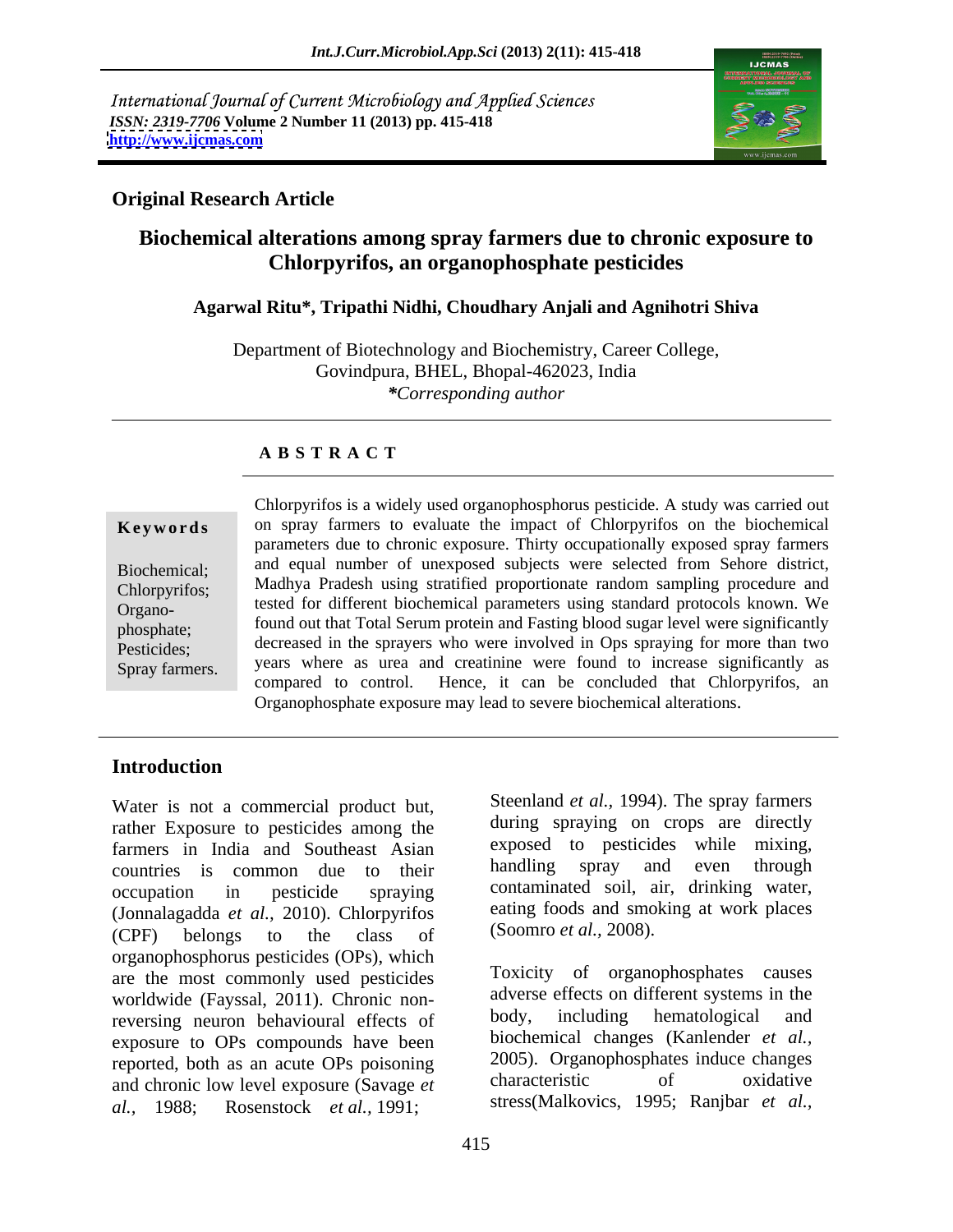2002; Abdollahi *et al.,* 2004). A 1965) and Fasting blood sugar level was significantly elevated MDA (end product estimated using GOD-POD method of lipid peroxidation) level was observed in the sprayers exposed to OPs, carbamate, and organochlorine pesticides, when **Statistical analysis** compared to the controls suggesting that oxidative stress may be involved in the The statistical analysis was performed toxicity of pesticides (Hai et al, 1997; using mean as a base for central tendency Bachowski et al,1998; Prakasam *et al.,* followed by calculation of deviation using 2001). Although studies are available on standard error. Statistical significance was various harmful impacts on experimental drawn by comparing the p value from the animals, with an individual or group of Students't' test table. Significantly pesticides, no detailed report is available different if p<0.01, highly significant if on subjects who apply different categories  $p<0.001$ . of OPs pesticides. Thus, it is of interest to study biochemical parameters of the **Results and Discussion** agricultural workers engaged in spraying the organophosphate pesticide in the The frequency of applications of pesticides

Subjects were selected on the basis of the Chlopyrifos was predominant. Studies questionnaire filled by the farmers mainly involved in farming for two to five years at Sehore district, Madhya Pradesh. The questionnaire provided information of Thamaz et al., 2003; Rastogi et al., 2009).<br>sprayers and controls with regard to their These observations are in conformity with sprayers and controls with regard to their general health status, on the basis of which they were categorized into two groups. G- 0 included those who were not directly exposed to pesticides and were called control. G-1 included those who were

the exposed (n=30) and unexposed observed that sprayers exposed to subjects (n=30). About 15ml (each) of blood sample from both exposed and unexposed subjects was collected in EDTA vials, which were transported to the laboratory within 4 hours using gel packs protein was assayed using the Lowry's method(1951). Creatinine and urea level Azmi *et al.*, 2006; Hernandez *et al.*, 200 were assaved using the Jaffe method (Slot. The study demonstrated the detrimental were assayed using the Jaffe method (Slot,

estimated using GOD-POD method (Bergmeyer,1974).

# **Statistical analysis**

Students't' test table. Significantly  $p<0.001$ .

# **Results and Discussion**

Sehore district, Madhya Pradesh. was found to be high in farmers and they **Materials and Methods** of pesticides among which were repeatedly exposed to different types of pesticides among which organophosphate pesticides (Ops), Chlopyrifos was predominant. Studies reported earlier showed a wide variety of signs and symptoms in the farmers exposed to Ops (Misra *et al.,* 1985; Thamaz *et al.,* 2003; Rastogi *et al.,* 2009). These observations are in conformity with the present study.

exposed to pesticides for two to five year. Total Serum protein, Creatinine, urea,<br>Fasting blood sugar of both the case<br>Blood samples were drawn from each of groups were estimated. It has been to protect its original nature. Total Serum  $\qquad 0$  (Table 1). Similar observations were Biochemical parameters are the best indicators of stress situations caused by pesticides or chemicals. During the study Total Serum protein, Creatinine, urea, Fasting blood sugar of both the case groups were estimated. It has been observed that sprayers exposed to Chlorpyrifos showed significant decrease in the Total Serum protein and Fasting blood sugar compared to control where as urea, creatinine content were increased significantly when compared to control G- 0 (Table 1). Similar observations were made by the earlier workers (Attia, 2006; Azmi *et al.*, 2006; Hernandez *et al.*, 2006).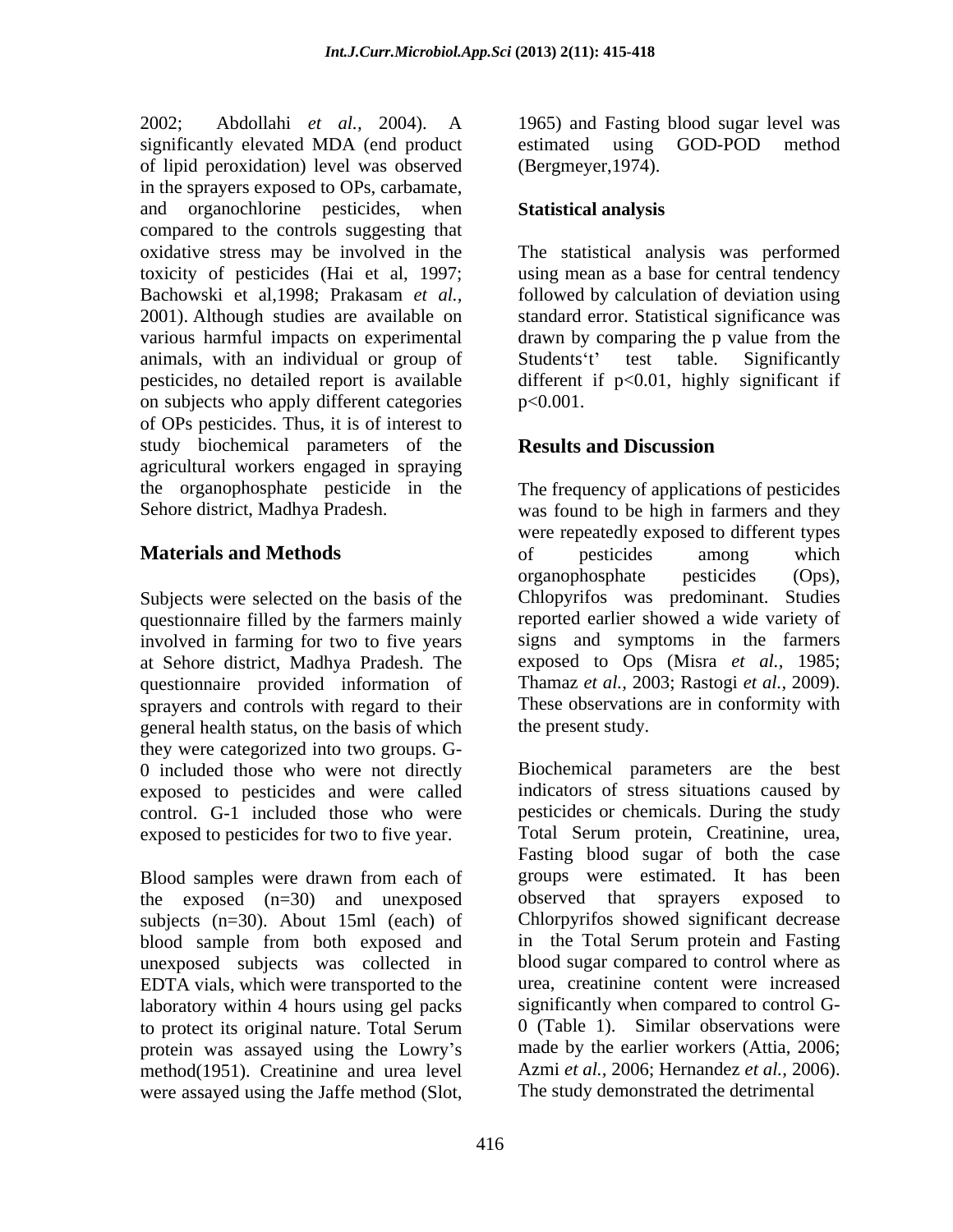| <b>S.No.</b>             | <b>Biochemical</b><br><b>parameters</b><br>(mg/dl) | $Group(G_0)$<br>$(N=30)$ | $Group(G_1)$<br>$(N=30)$                |
|--------------------------|----------------------------------------------------|--------------------------|-----------------------------------------|
|                          | Protein                                            | $8.58 \pm 0.76$          | $2.56 \pm 0.84**$                       |
| $\overline{\phantom{a}}$ | <b>Fasting blood</b><br>sugar                      |                          | $106.57 \pm 7.54$   69.02 $\pm$ 10.43** |
| ັບ•                      | Urea                                               | $21.66 \pm 3.95$         | $122 \pm 5.04**$                        |
| Ч.                       | Creatinine                                         | $0.65 \pm 0.026$         | $2.98 \pm 0.01$ **                      |

**Table.1** Impact of organophosphate on biochemical parameters in spray farmers

 $\pm$  = Standard error of mean

\*\* = significantly different ( $p<0.01$ ) from control by students 't' test.

effect of exposure to Chlorpyrifos on biochemical parameters of pesticide applicators in the Sehore district, Madhya Pradesh. Attia, M.A., (2006. Risk assessment of

Use of pesticide is leading to health Biopesiticides must be taken to avoid the things that we can foresee due to the enzyme levels in the blood of farm continuous use of chemical pesticide, although more research needs to be done on various health parameters to decide the 1739-1744. severity of the situation.

The authors are grateful to their academic<br>councils for support in the form of 309. councils for support in the form of  $309$ . infrastructural facilities made available for Bergmeyer Hans Ulrich. 1974. Methods of undertaking the present study.

cholinesterase inhibition in saliva and plasma of rats following subchronic

 exposure to malathion compound. Comp bio. Biochem. Physiol C.

- Toxicol. Pharmacol. 133: 29-39. Attia, M.A., (2006. Risk assessment of occupational exposure to pesticides. Earth .Environ. Sci. 3: 349–362
- problems which may lead to severe Azmi, M.A., S.N. Naqvi, M.A. Azmi and calamity. Sincere approach towards Aslam, M. 2006. Effect of pesticide residues on health and different enzyme levlels in the blood of farm workers from Gadap (rural area) Karachi-Pakistan. Chemosphere. 64: 1739-1744.
- Acknowledgement Role of oxidative stress in the selective Bachowski, S., Y. Xu, D.E. Stevenson, E.F. Walborg and Klauning, J.E. 1988. toxicity of dieldrin in the mouse liver*.* Toxicol. Appl. Pharmacol. 150: 301-
- **References** 1177. 309. Bergmeyer Hans Ulrich. 1974. Methods of Enzymatic analysis 2nd English ed. (Academic Press, London). pp. 1176- 1177.
- Abdollahi, M., S. Mastafalow, S. B.P. McGarrigle, A.L. Crane et al.<br>
Pour purpour polynodial and Shodnia S. 2011. Biomarkers of Chlorpyrifos Pournourmohamnadi and Shadnia, S.<br>2004. Oxidative stress and Exposure and Effect in Egyptian Fayssal, M. F., A.E. Corie, R.B. Matthew, B.P. McGarrigle, A.L. Crane et al. 2011. Biomarkers of Chlorpyrifos Exposure and Effect in Egyptian Cotton Field Workers. Environ. Health Perspect. 119 (6): 801-806.